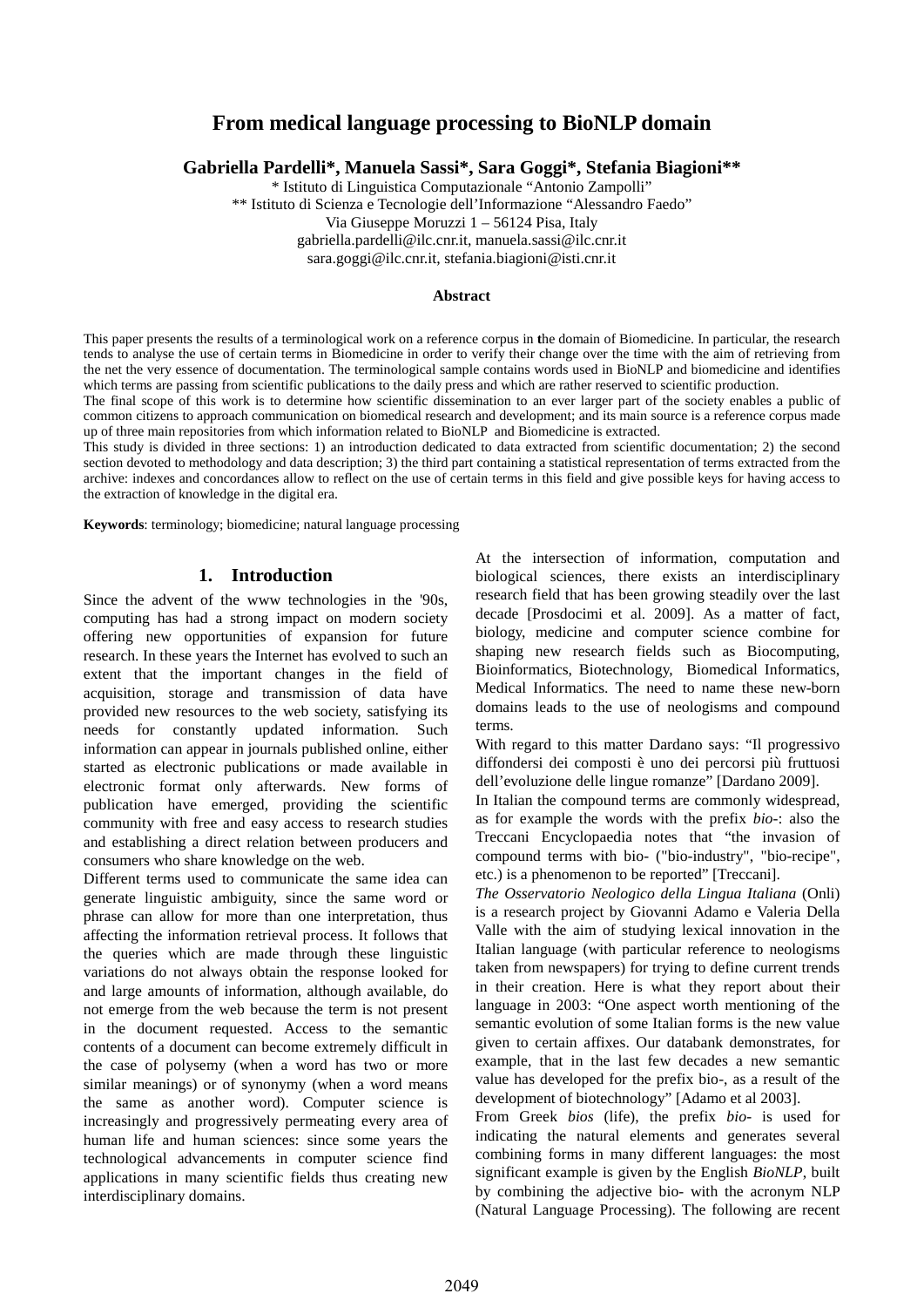definitions of the compound form:

"BioNLP recently emerged from the combined expertise of molecular biology and computational linguistics" [Van Landenghem et al. 2009];

"BioNLP has developed its own characteristics to process the domain language of biology and medicine" [Prince et al. 2009];

"BioNLP is the branch of computational linguistics developing tools and algorithms tailored to the life sciences domain"[Engelken 2009].

The combination of terms such as computer, computational, natural language processing with terms of the biomedical domain might seem an improbable union but it is actually witnessed by the existence of an area of interest between the processing of medical information and the analysis and processing of language. This terminological combination arose only some decades ago while in the past expressions such as *Automated Processing of Medical Language* (1969), *Computational Linguistics in Medicine* (1977), *Computers and medical language* (1979), *Medical Language Processing: Computer Management of Narrative Data* (1987) were used when referring to developing techniques for analysing and processing the natural language form of medical information.

To this respect, here is what Pratt and Milos say in 1969 about the pertinence of linguistic tools to the medicine domain: "Several noted scientists, such as Bar-Hillel, have expressed a pessimistic view in regard to practical implementation of machine translation. Nevertheless, there is merit in continuing efforts for more fundamental research in the area of formal and applied linguistics and computer applications. Even if we are not able to resolve all the problems in language processing at once, limited goals can be attained and tested for validity by design of a model for language processing within a restricted language domain, such as medicine" [Pratt et al. 1969].

Over the last decades the development of NLP techniques allowed to retrieve specialistic knowledge from repositories like Medline and PubMed which are archives specifically dedicated to the fields of medicine, biomedicine and molecular biology. The scientific production on this topic progressively increased, the research ranging from information retrieval to knowledge extraction, knowledge classification, taxonomy, text mining, etc. [Prince et al. 2009].

## **2. Methods**

The source of our analysis for this terminological study is constituted by two institutional repositories and one newspaper corpus. Subject-based information are related to BioNLP and Biomedicine:

1) first of all the corpus called ALPAC, created using the DBT software (Textual Data-Base, CNR-ILC patent) and containing 14,800 titles of articles presented at international conferences (mainly from ACL Anthology and LRECs, implemented by other titles from conferences of the NLP field) as well as data coming from the bibliographical analysis of the early '60s issues of the

*Computers and the Humanities* Journal (now *Language Resources and Evaluation*) [Pardelli et al. 2004 and 2006]. From this corpus containing 175,050 words (titles and authors only), the terms with the prefix *bio/bio-* have been extracted and the results are shown in Figure 1: in the period 1969-2008 (2010 is only LREC), it can be observed, for instance, that till the first years of the XXI<sup>st</sup> century the term *medical* was the most employed while from 2003 onwards the term *biomedical* progressively became the most used.



**Figure 1**

2) The second set of sample terms is extracted from the scientific publications of the biomedical domain which can be found in the Publication Management system (PuMa) of the Institute of Information Science and Technology (ISTI) of the National Research Council of Italy (CNR). PuMa is then a software infrastructure, userfocused and service-oriented, developed by the ISTI Institute: the system functionalities manage, for different collections, the whole life-cycle of different types of documents, from their submission by authors to their dissemination through web access. The most important PUMA feature is its capability to allow stored content to be reusable for different purposes, so that researchers and librarians can manipulate this content to fulfill scientific and administrative issues.

PUMA also constitutes the first step towards creating the Italian network of CNR institutional repositories, looking at the DRIVER vision, i.e., building an infrastructure that allows European research institutions to share content and functionality. It presently manages CNR institutional repositories containing globally about 21000 documents covering different disciplines. Biomedicine repository contains about 3500 items describing documents of different types, i.e. published documents – journal papers, books or book chapters, conference papers etc. – and Grey Literature ones – project deliverables, technical reports, theses and so on. A great part of these documents are Open Access. The textual database of this bibliographical cards (title, abstract and keyword only) contains 732,412 words in total and covers the same period (1970-2010).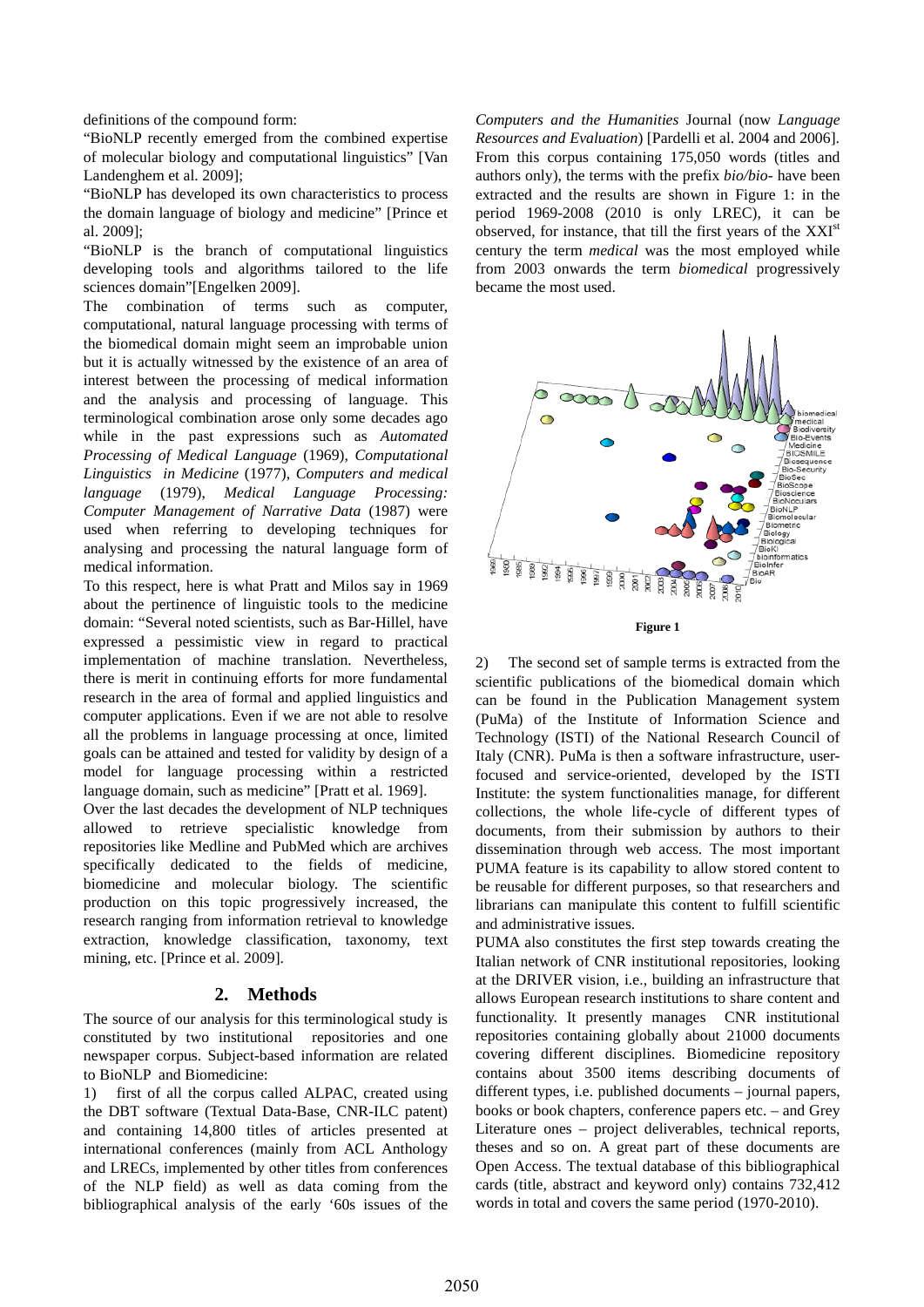This digital archive is a repository indeed rich of compound terms with the prefix *bio-*, among which the most frequent are listed here in Figure 2 [Sassi et al. 2010].



**Figure 2**

3) Finally, a third sample is constituted by the results of the analysis of three Italian newspapers *(Il Corriere della Sera*, *la Repubblica*, *La Stampa*) in the years 1999-2010, from which the articles pertaining to the health domain have been retrieved; then, the analysis concentrated only on words with the prefix *bio-* and, more in depth, on those common words used in scientific communication as well as in articles of Italian newspapers in the given period. This corpus contains 33,683 full-text articles for a total of 14,552,196 words (see Figure 3).



<span id="page-2-0"></span>Given the high number of lexical forms, the graph of Figure 3 has been built by grouping the forms by entry/hyperonym (for example, the following forms have been grouped under the entry *biologia*: *biologa, biologhe, biologi, biologia, biologica, biological, biologically, biologicals, biologiche, biologici, biologico, biologie, biologique, biologismo, biologista, biologistica, biologo, biologos, biology*).

The first step of the research focused on the process of indexing the three archives by using the  $DBT<sup>1</sup>$  $DBT<sup>1</sup>$  $DBT<sup>1</sup>$  software; in the second phase concordances have been created for the three repositories while the third step consisted in the extraction of words with the prefix *bio* (with the respective date). Those indexes have then been manually checked and words from the second corpus (PuMa) have been chosen and collected for allowing a graphical elaboration; in many cases, English terms and the corresponding Italian translations have been grouped under the same concept.

The overall set of sample words with the prefix *bio* contains names of domain areas, acronyms of application systems, names of research projects and initiatives in the BioNLP field, in the medicine field and also words extracted from the Italian press related to the biomedical domain.

Figure 4 reproduces the result of processing the PuMa corpus: the chosen keyword for searching the scientific documentation of the archive is *BioMarker/BioMarcatore*.



**Figure 4**

Figure 5 is the graphical visualization of the relations between terms and clusters of meaning, as a result of the above mentioned search within the PuMa corpus.



Instead in Figure 6 are shown the results of the same search on the corpus of Italian newspapers.

-

<sup>1</sup> Data Base Testuale software by Eugenio Picchi, CNR patent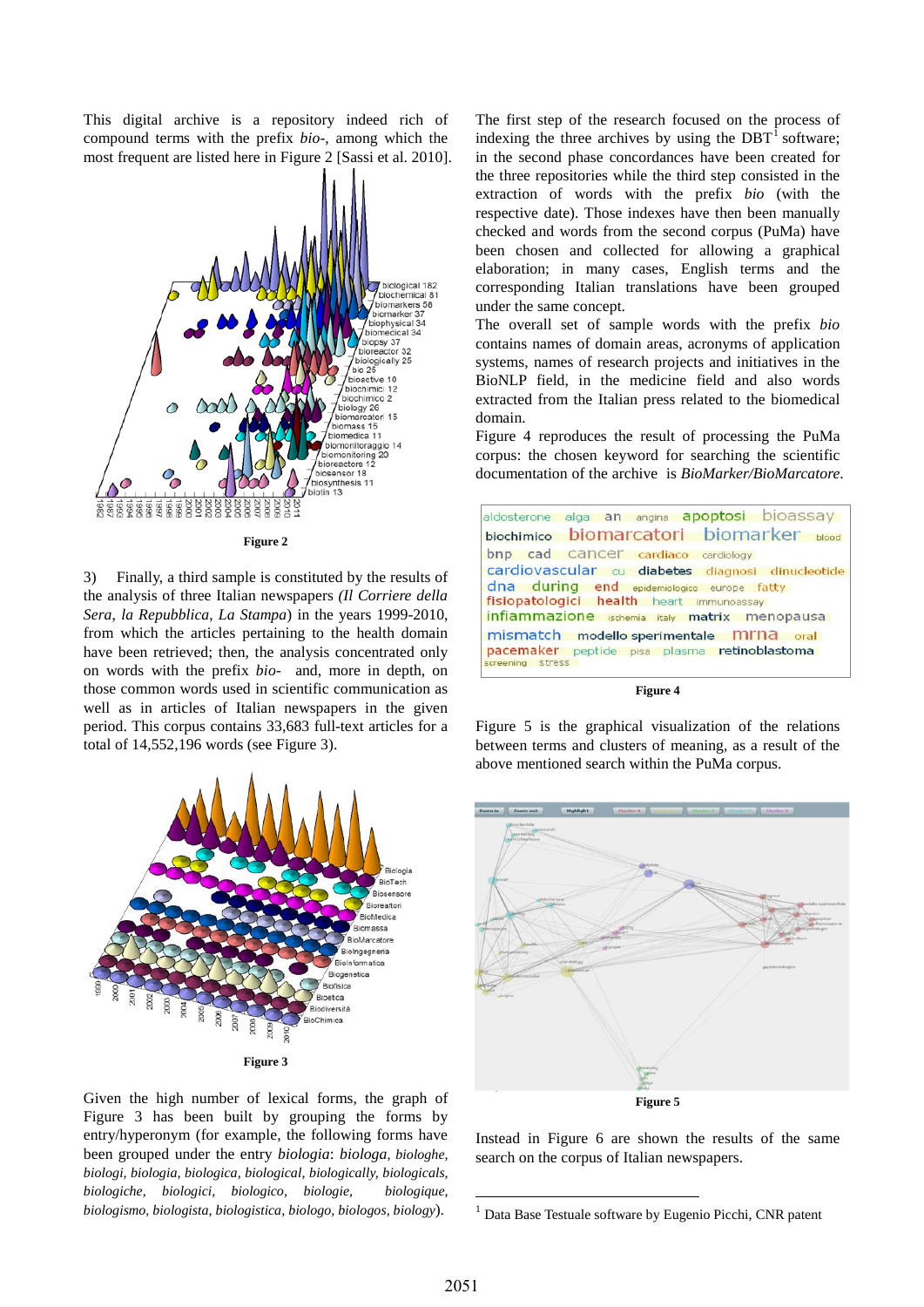ace angiogenesi asco atlanta bergamo biomarcatori biomarker biome dico biopsia boston Cancerogenesi cancro al polmone cancro cellula cancerosa cellula del cancro cellula malata cellula staminale cellula tumorale cellula centro di eccellenza chemioterapia chicago chirurgia chirurgo clinica colon diagnosi precoce diagnosi direttore della scuola dna enzima esame del sangue farmaceutica farmaco filippo de **braud** francia genetica identificazione inquinamento intelligente istituto europeo di oncologia istituzione internazionale italia killer linea guida londra malattia milano monitoraggio nanotecnologie neoplasia new vork oncologia medica **oncologia** oncologo ospedale palermo parkinson patologia polmone prevenzione **processo evolutivo** progetto di ricerca prostata proteina protocollo qualita' della vita radioterapia rena ricerca sul cancro ricerca ricercatore risonanza magnetica roma seno spagna stati uniti stato di salute tasso tecnologia tumore

#### **Figure 6**

### **3. Results**

Nowadays research in this field make use of a terminology characterized by words formed by prefixes or acronyms.

The graph of Figure 1 compares the overall use of single words and acronyms employed and coined in the period 1969-2008 in the biomedical domain by means of the analysis of titles of the ALPAC corpus which contains ACL Anthology and LREC articles (the latter pertaining only to the years 1998-2010). In this time span the adjective *medical* remains the leading one while since 1999 the adjective *biomedical* begins to be spread in the lexicon of the field as well, with high peaks in the years 2008-1010; while the substantive *biology* is used only from 1996 onwards.

The origin of acronyms in the ALPAC repository is witnessed since 1995 with the use of *BioNoculars* and from 1997 onwards there is a steady creation of words with the prefix *bio*. Some examples follow:

*BioSMILE /* Adapting Semantic Role Labeling for Biomedical Verbs; using a maximum entropy model with automatically generated template features;

*BioSequence / Bio::Sequence* objects represent annotated sequences in bioruby. A Bio::Sequence object is a wrapper around the actual sequence, represented as either a Bio::Sequence::NA or AA object;

*Bio-Security* / Biological surveillance systems in the United States rely most heavily on human medical data for signs of epidemic activity;

*BioSec* / Biometry and Security/ a name for multimodal database for biometric recognition;

*BioScope* / annotation for negation, uncertainty and their scope in biomedical texts the name of the BioScope corpus. The corpus consists of three parts, namely medical free texts, biological full papers and biological scientific abstracts;

*Bioscience* / The late 1990s saw the beginning of a trend towards significant growth in the area of biomedical language processing, and in particular in the use of natural language processing techniques in the molecular biology and related computational bioscience domains;

*BioNoculars* / a statistical unsupervised system, called BioNoculars, for extracting protein-protein interactions from biomedical text;

*Biomolecular* /events are a major category of relationships in the biomedical domain in which, among others, relationships involving non molecular entities such as diseases and static relations such as protein family memberships are also of interest;

*Biometric* / The term biometrics, in Information Technology, refers to an array of techniques to identify people based on one or more unique behavioural or physiological characteristics;

*Biomedical* / this adjective has 1470 occurrences in the repository;

*Biology* / this noun has 810 results in the repository;

Biological / this adjective has 959 occurrences in the repository;

*BioKI* / *BioKI* Enzymes is a literature navigation system that uses a two-step process;

*Bioinformatics* / this noun has 543 occurrences in the repository;

*BioInfer* /Bio Information Extraction Resource /;

BioAR / biomedical anaphora resolution;

The analysis of information extracted from titles of scientific publications stored in the PuMa System and visible in the graph of Figure 2 provide words with the prefix *bio* in the time spam 1982-201. The fact that within PuMa compound words are predominant outlines how the need to name leads to the massive use of the prefix *bio/bio-*.

The following are some relevant examples:

*Bioactive /* Relating to a substance that has an effect on living tissue;

*Biomarker /* A specific physical trait used to measure or indicate the effects or progress of a disease or condition;

*Biomass /* The total mass of living matter within a given unit of environmental area;

*Biomonitoring /* is the measurement of the body burden of toxic chemical compounds, elements, or their metabolites, in biological substances;

*Biopsy /* The removal of a sample of tissue for purposes of diagnosis. (Many definitions of "biopsy" stipulate that the sample of tissue is removed for examination under a microscope.

*Bioreactor /* A bioreactor is a vessel in which is carried out a chemical process which involves organisms or biochemically active substances derived from such organisms.

*Biosensor /* is an analytical device for the detection of an analyte that combines a biological component with a physicochemical detector component;

*Biosyntesis /* the production of a chemical compound by a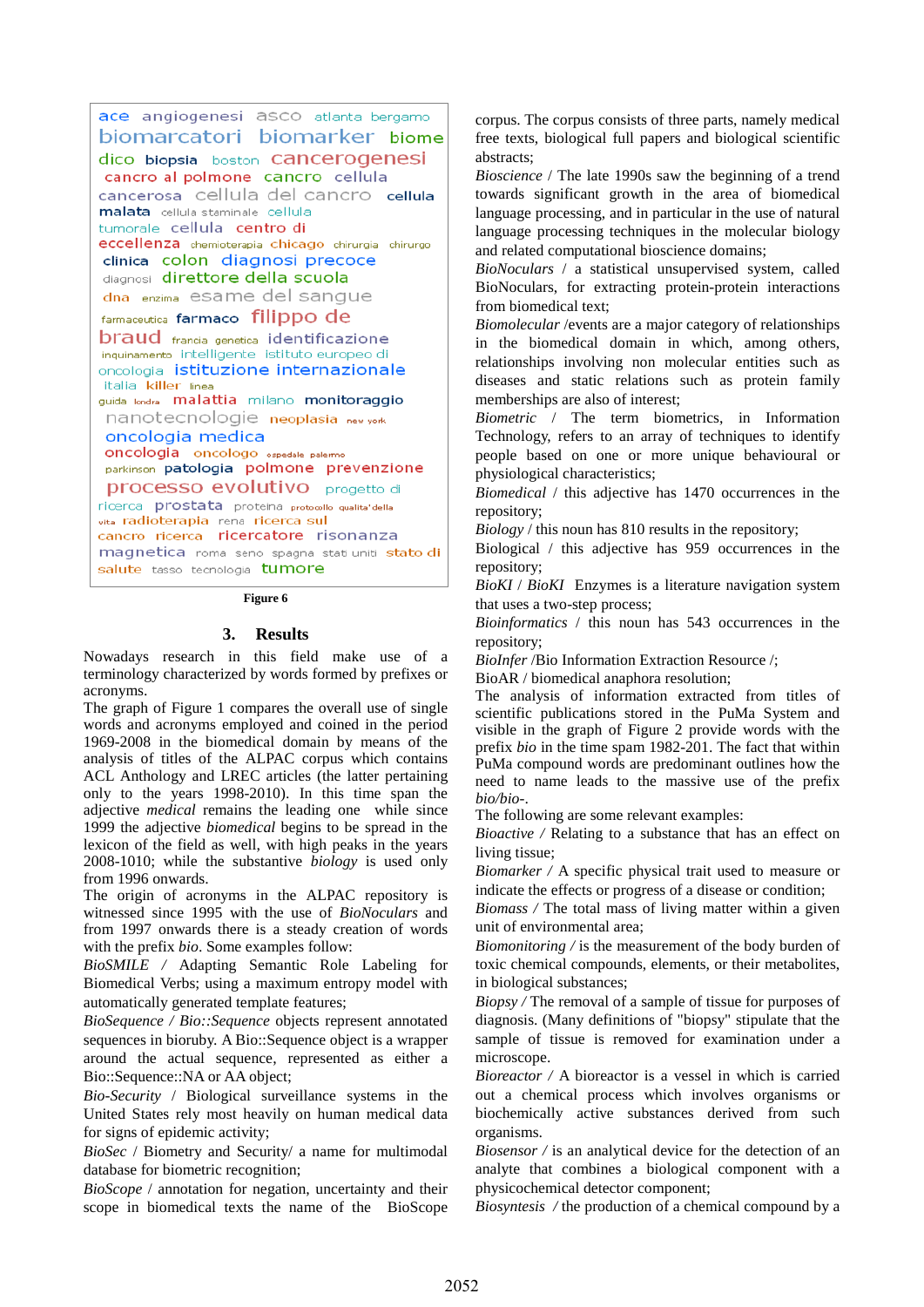living organism;

*Biotin /* Biotin is a vitamin that is found in small amounts in numerous foods.

## **4 Concluding remarks**

The analysis of documentation related to scientific terminology in the field of Biomedicine is especially relevant because its continuous evolution in the last decades is very remarkable from a terminological point of view, especially from the 1960s when the use of the computer spread over all human activities thanks to the possibility of using the natural language. In these years, the need of naming rapidly grew within the computer science community and the coining of new terms and compound names satisfied this initial need by linking terms to their respective semantic and cognitive value.

Nowadays the need of retrieving the great amount of digital knowledge available on the web is ever more important: the vast majority of this knowledge is conveyed by means of textual material stored in scientific documentary repositories and digital archives. This documentary world preserves inside the wealth of far-off terms belonging to the past which have often fallen out of use as well as a more recent terminological production derived from the feverish need of coining new terms, a very common trend in certain branches.

The technical-scientific vocabulary represents a significant part of the lexicon of any language and plays an important role in the information exchange between the experts of the field and the users of the Internet community, the new market of knowledge where people producing informative contents can meet (thanks to a common lexicon) those who are actually looking for that specific information. Information dissemination on the World Wide Web contributes to make terminology ever more important: in particular, the use of certain specific terms which become the keys for retrieving information.

From this terminological analysis it can be inferred that a good amount of the set of newly-created words in certain research fields are not passing from the scientific production to the daily press: this is the case of the topics treated by the ACL Anthology as well as by the PuMa repository. It is rather a terminology for a niche - created by and destined to experts only - while the press treats just the more general and comprehensible sense of these terms, especially when they are connected with certain news which emphasize their echo on the media.

Moreover, the terminology used in press is often connected with important ethical themes commonly debated such as *bioethics*, which in newspapers and journals is paired to notions like *assisted reproduction* and *living will*. These themes, although largely debated by the media, do not appear as such in scientific literature but are mentioned just in connection with research, for instance, on *stem cells*.

The words shared by the three repositories analyzed in this study (ALPAC corpus, PuMa system and Italian newspapers corpus) are few: as for the adjectives, only *biomedical* is found in all of them.

This example shows an increasing interdisciplinarity among the fields of biology and medicine, also witnessed by the unprecedented growth of the volume of biomedical literature available on the Web which is going alongside with a growing demand for NLP robust and efficient methods and techniques for processing biomedical language.

The union between the medicine domain and Natural Language Processing dates back to the '60s. Since then NLP - on the one side – has progressively become a tool for querying knowledge from a major interdisciplinary domain as biomedicine and, on the other side, it has lately proved to have the capacity to revamp itself with the acquisition of new paradigms and evolve to the extent of creating its own domain: *BioNLP*.

## **5 References**

- Heimonen J., Björne J., Salakoski T. (2010). *Reconstruction of semantic relationships from their projections in biomolecular domain*. Proceedings of the 2010 Workshop on Biomedical Natural Language Processing, ACL 2010. Uppsala, Sweden. The Association for Computational Linguistics, pages 108- 116.
- Picchi E., Sassi M., Biagioni S., Giannini S. (2010) *Extending the "Facets" concept by applying NLP tools to catalog records of scientific literature*. In: GL 12 - Twelfth International Conference on Grey Literature : Transparency in Grey Literature, Grey Tech Approaches to High Tech Issues (Praga, 6-7 December 2010). Abstract, pp. 82-87. D.J. Farace, J. Frantzen, GreyNet (eds.). TextRelease.
- Sassi M., Pardelli G., Biagioni S., Carlesi C., Goggi S. (2010). *A Digital Archive of Research Papers in Computer Science*. In Nicoletta Calzolari (Conference Chair), Khalid Choukri, Bente Maegaard, Joseph Mariani, Jan Odjik, Stelios Piperidis, Mike Rosner, Daniel Tapias (eds*.),* LREC'10 - Seventh International Conference on Language Resources and Evaluation, Proceedings. European Language Resources Association (ELRA), Paris. pp. 1245 – 1248.
- Täckström O., Eriksson G., Velupillai S., Dalianis H., Hassel M., Karlgren J. (2010) . *Uncertainty Detection as Approximate Max-Margin Sequence Labelling*. Proceedings of the Fourteenth Conference on Computational Natural Language Learning: Shared Task, Uppsala, Sweden. The Association for Computational Linguistics, pages 84–91.

Dardano M. (2009). *Costruire parole*, Bologna, Il Mulino.

- Engelken E. (2009). *A System for Semantic Analysis of Chemical Compound Names*. Proceedings of the ACL-IJCNLP 2009 Student Research Workshop, Suntec, Singapore. ACL and AFNLP. p.36.
- Prince V., Roche M. (eds.). (2009). *Information Retrieval in Biomedicine: Natural Language Processing for Knowledge Integration*. Book News Inc, Portland.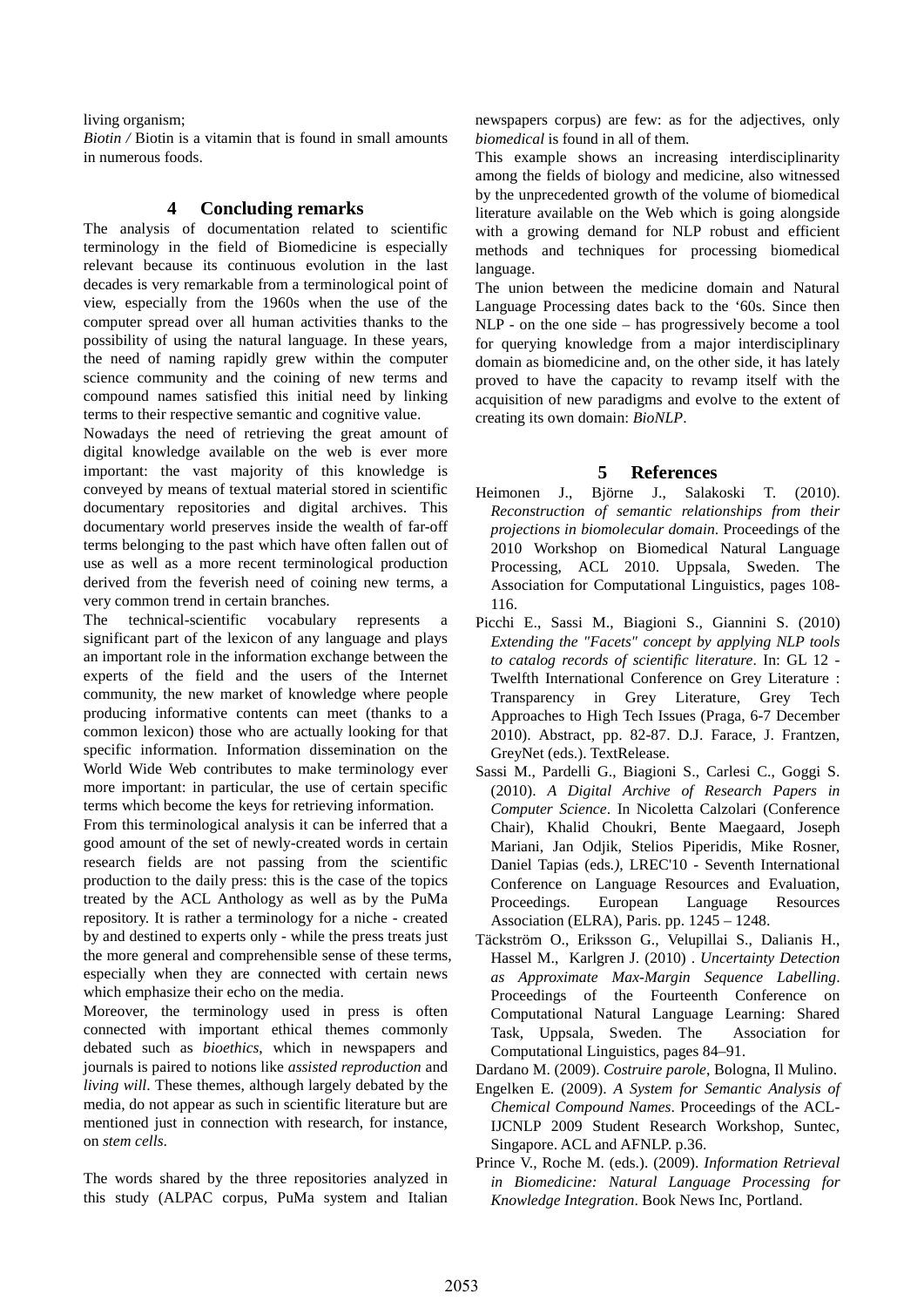- Prosdocimi F., Chisham B., Pontelli E., Stoltzfus S. and Julie D. Thompson (2009). *Knowledge Standardization in Evolutionary Biology: The Comparative Data Analysis Ontology*. Evolutionary Biology, Springer Verlag, Berlin , Part 1, Pages 195-214.
- Van Landeghem S., Saeys Y., De Baets B., Van de Peer Y. (2009). *Analyzing text in search of bio-molecular events: a high-precision machine learning framework*. Proceedings of the Workshop on BioNLP: Shared Task, pages 128–136,Boulder, Colorado, June 2009. Association for Computational Linguistics. p. 128.
- Täckström O., Velupillai S., Hassel M., Eriksson G., Dalianis H., Karlgren J. (2009). *Uncertainty Detection as Approximate Max-Margin Sequence Labelling*. Proceedings of the Workshop on BioNLP: Shared Task, Boulder, Colorado, 2009. The Association for Computational Linguistics, pages 107–110.
- György Szarvas G., Veronika Vincze V., Farkas R., Csirik J. (2008). *The BioScope corpus: annotation for negation, uncertainty and their scope in biomedical texts*. *BioNLP 2008*: Current Trends in Biomedical Natural Language Processing, Columbus, Ohio, USA. The Association for Computational Linguistics, pages 38-45.
- Demner-Fushman D., Ananiadou, Sophia K., Cohen B., Pestian J., Tsujii J., Webber B. (2008). *Current trends in biomedical natural language processing: the view from computational linguistics*. BioNLP 2008: Current Trends in Biomedical Natural Language Processing, Columbus, Ohio, USA. The Association for Computational Linguistics, pages iii-xi.
- Cohen K.Bretonnel, Demner-Fushman D., Friedman C., Hirschman L., Pestian John P. (2007). *Biological, translational, and clinical language processing*. Proceedings of the Workshop on BioNLP 2007, Biological, Translational, and Clinical Language, Prague, Czech Republic. The Association for Computational Linguistics, pages i-XVI.
- Hernández Á., López B., Díaz D., Fernández R., Hernández L. , Caminero J. (2007*). A "person" in the interface: effects on user perceptions of multibiometrics*. Proceedings of the Workshop on Embodied Language Processing, Prague, Czech Republic. The Association for Computational Linguistics, pages 33-40.
- Madkour A., Darwish K., Hassan H., Hassan A., Emam O. (2007). *BioNoculars: Extracting Protein-Protein Interactions from Biomedical Text*. Proceedings of the Workshop on BioNLP 2007, Biological, Translational, and Clinical Language, Prague, Czech Republic. The Association for Computational Linguistics, pages 89-96.
- Kim Jung-jae , Park Jong C. (2004). *BioAR: Anaphora Resolution for Relating Protein Names to Proteome Database Entries.* ACL 2004.Workshop on Reference Resolution and its Applications. The Association for Computational Linguistics, Page 79.
- Madkour A., Darwish K., Hassan H., Hassan A., Emam O. (2007). BioNoculars: *Extracting Protein-Protein Interactions from Biomedical Text*. BioNLP 2007: Biological, translational, and clinical language

processing, Prague, Czech Republic. The Association for Computational Linguistics, page 89.

- Bergler S., Schuman J., Dubuc J., Lebedev A. (2006). *BioKI: Enzymes—an adaptable system to locate lowfrequency information in full-text proteomics articles*. BioNLP'06 Linking Natural Language Processing and Biology: towards Deeper Biological Literature Analysis at HLT-NAACL 06, Proceedings of the Workshop, New York . The Association for Computational Linguistics, pages 91-92.
- BioNLP'06 *Linking Natural Language Processing and Biology: Towards Deeper Biological Literature Analysis*.(2006). Proceedings of the Workshop. The Association for Computational Linguistics, page iii.
- Richard Tzong-Han Tsai, Wen-Chi Chou, Yu-Chun Lin, Cheng-Lung Sung, Wei Ku, Ying-shan Su, Ting-Yi Sung and Wen-Lian Hsu. (2006). *BIOSMILE: Adapting Semantic Role Labeling for Biomedical Verbs: An Exponential Model Coupled with Automatically Generated Template Features*. Proceedings of BioNLP-2006, pages 57-64.
- BioNLP'06 *Linking Natural Language Processing and Biology: Towards Deeper Biological Literature Analysis.*(2006). Proceedings of the Workshop. The Association for Computational Linguistics, pages iii-x.
- Pardelli G., Sassi M., Goggi S., Orsolini P. (2006). *Natural Language Processing A Terminological and Statistical Approach*. LREC 2006 - 5th International Conference on Language Resources and Evaluation, Proceedings. European Language Resources Association (ELRA), Paris. pp. 2395 - 2398.
- Kim Jung-jae , Park Jong C. (2004). *BioAR: Anaphora Resolution for Relating Protein Names to Proteome Database Entries*. ACL 2004.Workshop on Reference Resolution and its Applications. The Association for Computational Linguistics, pages 79-86.
- Damianos Laurie E., Bayer S., Chisholm Michael A., Henderson J., Hirschman L., Morgan W., Ubaldino M., Zarrella G., Wilson James M., V, MD, Polyak Marat G. (2004). *MiTAP for SARS Detection.* HLT-NAACL , Human Language Technology Conference of the North American Chapter of the Association for Computational Linguistics: HLT-NAACL 2004, pages 13-16.
- Pardelli G., Sassi M., Goggi S. (2004). *From Weaver to the ALPAC Report*. In Maria Teresa Lino, Maria Francisca Xavier, Fátima Ferreira, Rute Costa, Raquel Silvia (eds.), LREC 2004, Fourth International Conference on Language Resources and Evaluation, Proceedings. European Language Resources Association (ELRA), Paris. Volume VI pp. 2005 - 2004.
- Biosec: *Biometry and Security* (2004). Deliverable D6.3: Report on results of first phase usability testing and guidelines for developers.
- Adamo G., Della Valle V. (2003). *Neologismi quotidiani. Un dizionario a cavallo del millennio*, (Lessico Intellettuale Europeo, 95), Firenze, Leo S. Olschki Editore. [http://www.cnr.it/istituti/FocusByN\\_eng.html?cds=047&nfocus=1](http://www.cnr.it/istituti/FocusByN_eng.html?cds=047&nfocus=1)
- Pacak M.G. , Dunham G.S. (1979) *Computers and medical language*, Med. Inform. 4, I, 13-27.